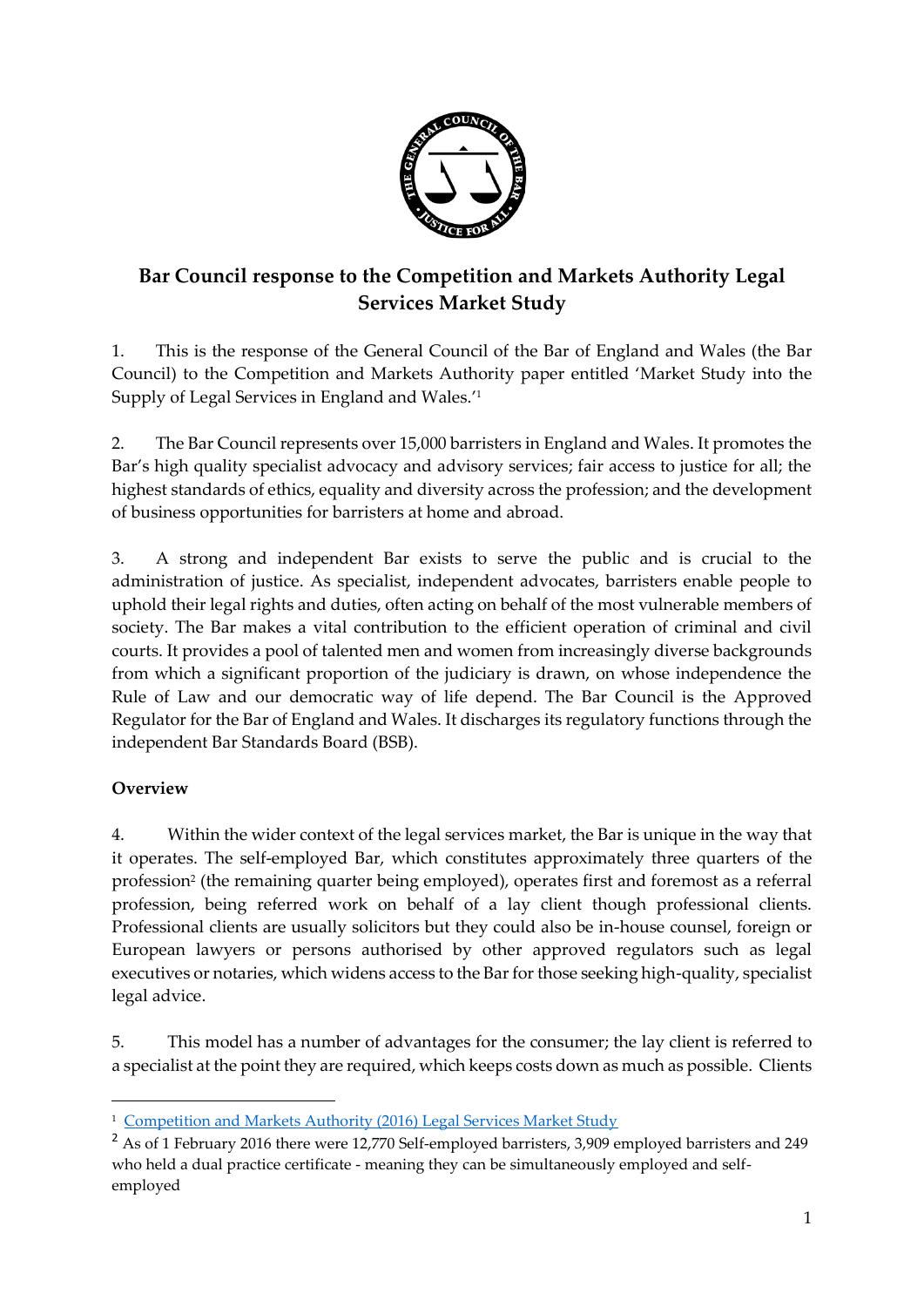have a wide choice of barrister as barristers in chambers are independent (because there are no shared financial incentives) and self-employed, which enables those within the same set to act against one another and to compete against each other for the provision of services to clients. This is particularly important in specialist areas of law where only a handful of barristers have the requisite expertise.

6. The chambers model is very lean with few support staff aside from the clerking team. It has low overheads and, as a result, barristers are able to offer extremely competitive high quality advice and services, resulting in consequent lower costs for clients. Barristers have a number of core duties and a strict Code of Conduct which ensures that they operate to the highest professional and ethical standards. This is vital for ensuring consumer protection and for maintaining the Bar's reputation as a provider of high quality legal services. For example, barristers are bound by the 'cab-rank rule,' which requires them to accept instructions for which they have appropriate experience as a matter of course unless there is a good reason to refuse. This is vital for ensuring access to justice and also serves to widen client choice. Barristers are strictly prohibited from paying or receiving referral fees, which underpins the integrity of the profession and prevents conflicts of interest. In addition, barristers themselves and BSB-regulated entities are prohibited from handling client money, which decreases the regulatory risk associated with the Bar.

7. Professional clients of all types have a sophisticated understanding of the legal services market as this is the market within which they themselves operate. It follows that they will be in a strong position to assess the cost and quality of a barrister's services, and to make an informed choice – and thus a recommendation to the lay client – about whether the barrister has the requisite experience and expertise to provide the best possible service for the client at a competitive cost.

8. There are other avenues of instructing the Bar but it should be stressed that these account for a relatively small volume of work compared with instructions that emanate from a professional client and this context needs to be borne in mind. Licensed access enables sophisticated lay clients (professionals from other sectors, such as actuaries, surveyors and architects), to obtain a licence from the BSB to instruct the Bar directly. Equally, an organisation may derive an automatic right to instruct without need for a professional client if they are listed on the Recognition Regulations. <sup>3</sup> Crucially, the instructions have to be on a matter relating to their area of expertise. For instance, an actuary could not instruct a barrister on a personal family matter through licensed access as the instruction would need to relate to his/her work as an actuary. There are thus efficient safety mechanisms in place to protect the client.

9. Any individual can instruct a barrister who is accredited to undertake public access work. Such barristers need to have completed additional training and be registered to accept instructions in this way. There are 5,315 public access accredited barristers. <sup>4</sup> This is almost half the self-employed Bar. It should be noted, however, that public access tends to be best suited

<sup>-</sup><sup>3</sup> [https://www.barstandardsboard.org.uk/regulatory-requirements/for-barristers/licensed-access](https://www.barstandardsboard.org.uk/regulatory-requirements/for-barristers/licensed-access-recognition-regulations/)[recognition-regulations/](https://www.barstandardsboard.org.uk/regulatory-requirements/for-barristers/licensed-access-recognition-regulations/)

<sup>4</sup> This figure is correct as at Wednesday 27 January 2016.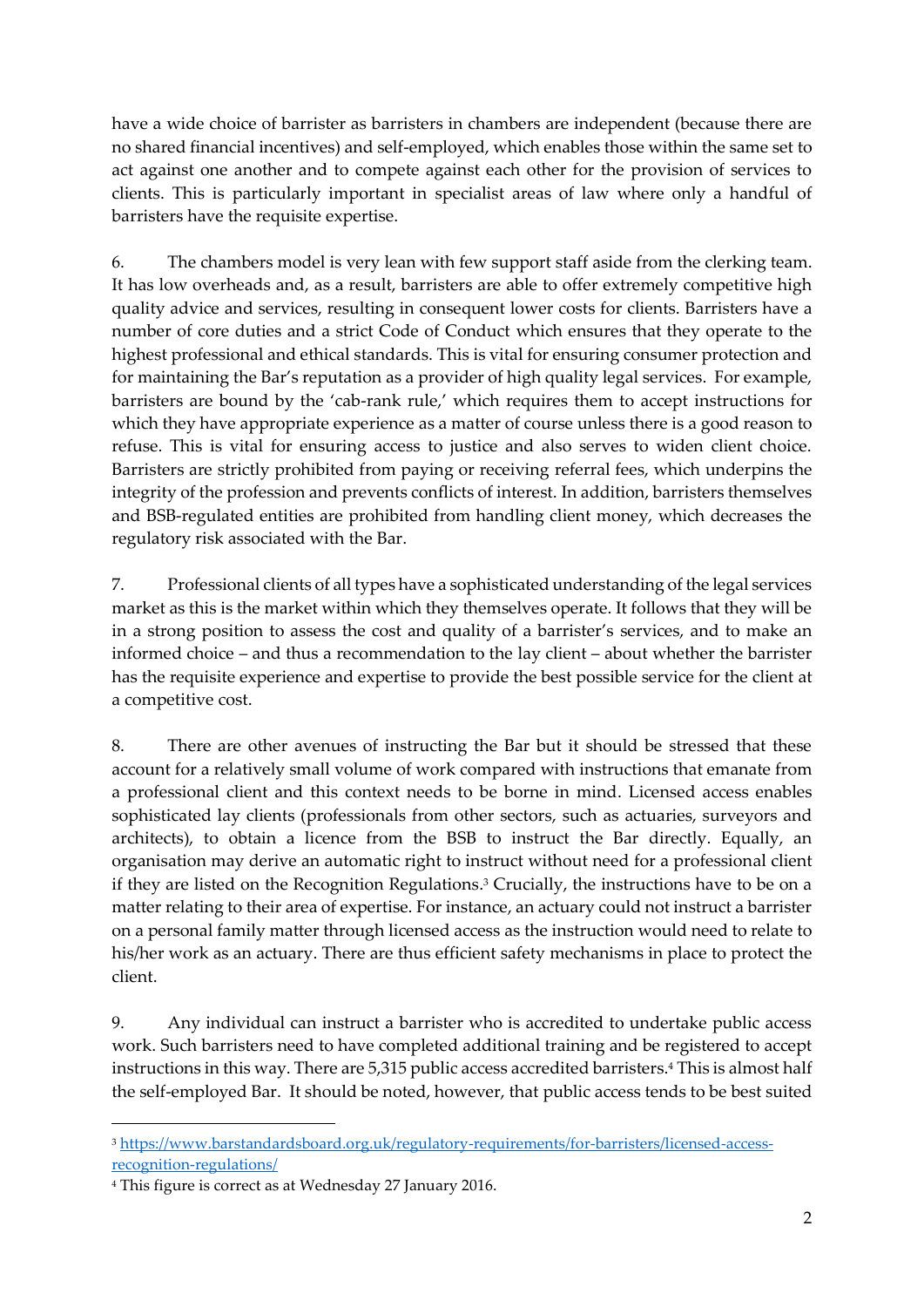to advice on non-contentious matters and pre-trial advice. Conversely, it is not well suited to transactional work. This requires the additional infrastructure that other types of organisation such as law firms are able to provide such as paralegals, administrative staff and large teams that can take on joint responsibility for pieces of work.

10. As employed barristers are able to instruct self-employed barristers, these barristers sometimes receive instructions from either an SRA or BSB-regulated entity, law firm or private company where they may be in-house counsel.

11. There has been a limited formation of multi-person entities by barristers to date. In our view this unquestionably signals the enduring appeal and cost-effectiveness of the chambers model, but also, fundamentally, the problem of conflicts which can arise in partnerships and other corporate entities. Barristers have a regulatory obligation to avoid such conflicts within the entity's own practice and conflicts between the entity's practice and the practice of any individual lawyers who also practise in other ways (e.g. as self-employed practitioners).

12. In relation to SMEs, there are a number of potential access routes to a barrister. As previously outlined, instructions could emanate from solicitors, licensed access or public access. The mode of access will be influenced by the complexity and nature of the legal issue. For example, if the lay client needs legal advice in relation to an ongoing or a business development matter (such as advice on an employment contract or an employment issue, advice on a property matter such as a new leasehold, or advice in relation to a contract which the SME is considering entering into) they could come directly to a barrister via public access. By contrast if the SME is engaged in complex litigation they will probably need to instruct a solicitor, since the case may be unsuitable for public access, although they could come directly to a barrister first for advice on the merits of the case and on the steps which need to be taken.

13. A number of regulatory restrictions have been lifted that facilitate market liberalisation and have enabled the Bar to deploy greater flexibility in the way in which it provides services to clients. These developments include the ability to supply services directly to the public, the possibility of setting up an entity regulated either by the SRA or the BSB, and the potential for accreditation to conduct litigation. We think it likely that this has generated greater competition within the legal services market, though it is perhaps too early to say. A barrister can provide the full range of services to clients up until and including the hearing provided the case is suitable for public access and the barrister is authorised to conduct litigation. This means they are able to compete with other service providers as regards the provision of a comprehensive range of services.

14. All of these developments are welcomed by the Bar Council since they offer greater choice for clients and also for barristers. They allow the Bar to explore new modes of practice and to compete with other legal service providers more effectively in certain areas of work. The Bar Council is of the belief overall that the referral model is still the most efficient business model for the client as it enables targeted access to a wide range of competing specialist legal advice and advocacy services. It is also a model, which provides the consumer with access to the best specialist advocate in any particular field irrespective of whether the consumer goes to a smaller high street solicitor's firm or to a larger national firm in the first instance.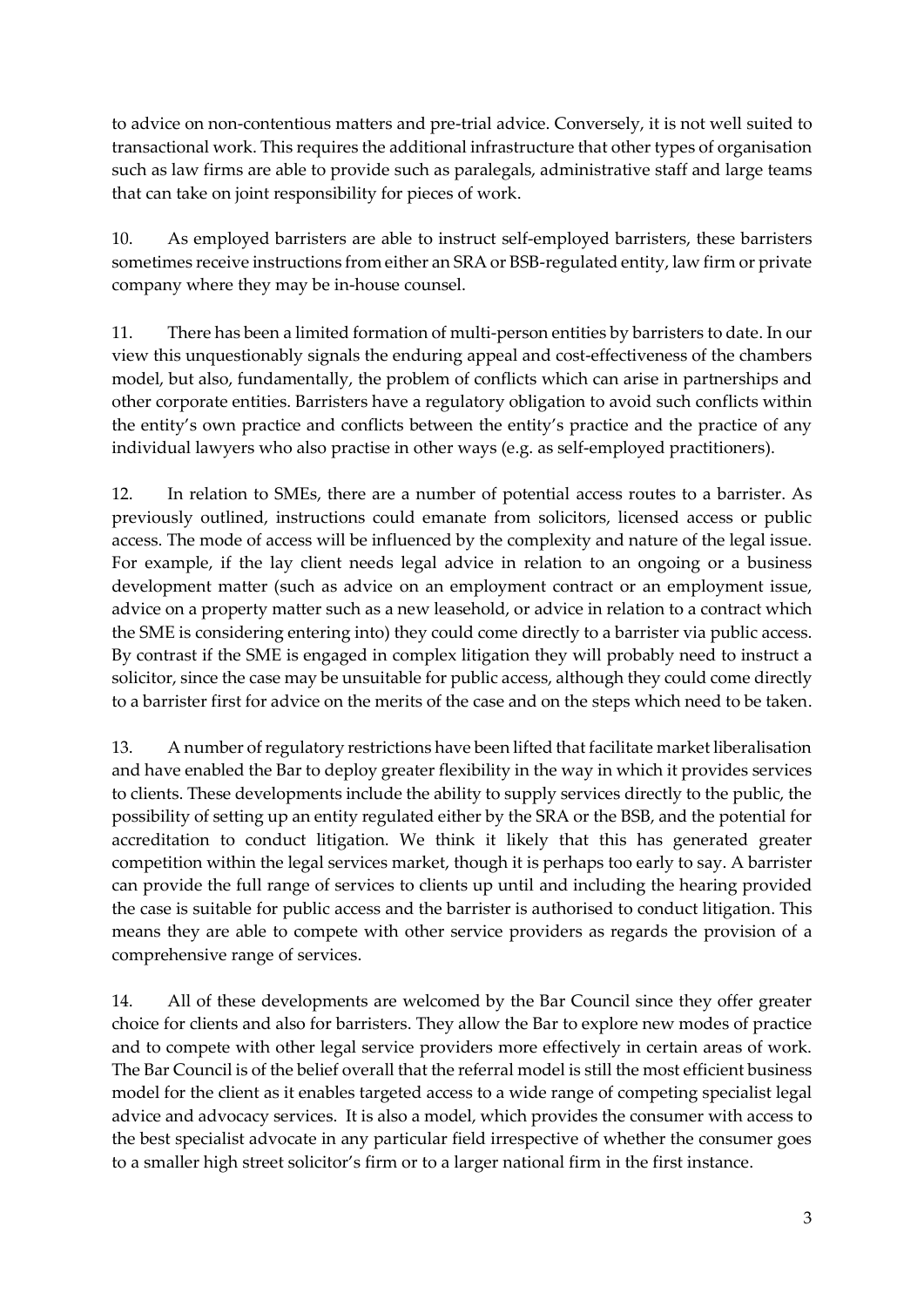15. We should stress that the necessarily limited scope of the market study neglects other factors that influence consumer choice. For example, certain recent government-led policy changes have had an impact on the market and have made it difficult for individuals and SMEs to gain access to legal services because of cost. The cuts to legal aid that took certain family and civil cases outside the scope of legal aid, came about through the Legal Aid, Sentencing and Punishment of Offenders Act (LASPO) in 2012. Among other things, this has removed the ability of claimants and defendants to gain financial assistance for their legal representation in divorce, save for circumstances where there is an allegation of domestic abuse.

16. In addition, recent court and tribunal fee increases have made a court or tribunal case too expensive for some. Court fees for divorce have risen almost four-fold, from £140 to £550. 5 Employment tribunals have seen a  $70\%$  drop in claims in the last year $6$  and it is thought that this is not attributable to spurious claimants being deterred but rather by the substantial increase in tribunal fees making it unaffordable. The consequent reduction in work has impacted the ability of chambers in criminal and mixed criminal/civil sets to take on pupils in recent years given the costs. This has restricted access of aspiring barristers to the profession. The Bar Council suggests that such contextual factors ought to be borne in mind when considering the legal services market at present.

17. With respect to the CMA's third theme of the market study, the Bar Council is concerned that, because the regulatory objectives set out in Section 1 the Legal Services Act 2007 are so broadly drawn, regulators do, on occasion, stray into territory which is more properly for the profession itself. To give an example, we question the BSB's involvement in education policy concerning those who are not yet called to the Bar and are not, therefore, yet regulated by them. Developing strategies to increase the diversity of the legal profession is clearly an area that would be better suited to, and more effectively carried out by, the representative body.

18. It would be better for the public and for the profession if the BSB focused on its core function of regulation, which serves to protect the public interest. We are of the view that regulation should always be risk-based and proportionate, and that the regulators should take more account of the direct costs and regulatory burdens they impose on the profession. We question whether the supervision of chambers is proportionate given chambers' limited role in the provision of legal services. For example, neither chambers nor their individual members are permitted to handle client money and chambers have limited contact with a client's affairs. Unlike lawyer-only entities or ABS, chambers are not regulated organisations as it is the barrister-members that provide the legal services and not chambers. Compliance with the supervision requirements may increase the costs of regulation both for the BSB (with a knockon impact on barristers' practising certificate fees) and chambers who dedicate time and money to meet the supervision requirements. These costs will inevitably create a knock-on effect for the consumer through higher fees.

1

<sup>5</sup> [http://www.independent.co.uk/news/uk/politics/soaring-court-fees-will-discourage-ordinary](http://www.independent.co.uk/news/uk/politics/soaring-court-fees-will-discourage-ordinary-people-from-seeking-justice-a6835231.html)[people-from-seeking-justice-a6835231.html](http://www.independent.co.uk/news/uk/politics/soaring-court-fees-will-discourage-ordinary-people-from-seeking-justice-a6835231.html)

<sup>6</sup> *Ibid*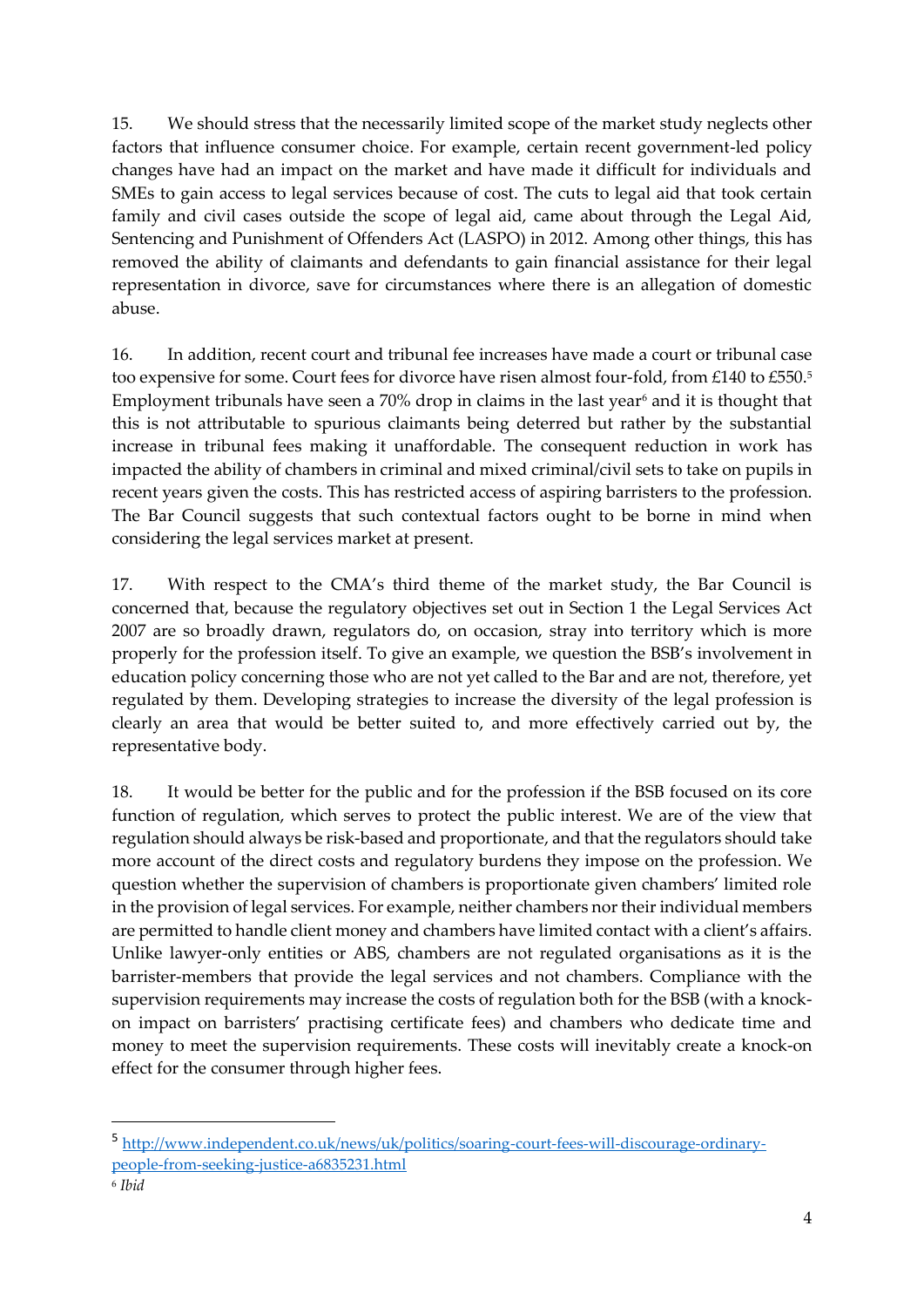19. That said, we are very supportive of a specialist regulator for the Bar. Barristers have a distinctive and complex set of responsibilities to the court and to clients which clearly distinguish them from other lawyers, and it is important to have a knowledgeable regulator charged with maintaining the delicate balance here, which underpins the rule of law and the effective operation of our justice system. A specialist regulator is also more likely to ensure that the costs of regulation are proportionate to the regulatory risk posed.

### **Case studies**

#### **Do you agree with our three proposed case studies?**

20. We do not have any concerns about the proposed case study areas. Although the CMA study explicitly excludes criminal law, it should be noted that the effect of cuts to legal aid in both the civil and criminal spheres has an impact on the civil sector of the Bar and to any statistical information that pertains to the entire Bar. This context needs to be borne in mind when considering the legal services market as a whole.

21. The case study areas are of mixed relevance to the Bar. The Bar does not generally undertake work on wills. Employment law, by comparison, is an area where both solicitors and barristers take an active role.

#### **Do you agree with the scope of our case study on commercial law services?**

22. Commercial law is an extremely broad area of practice. We understand that the CMA is focusing, in particular, on commercial law issues that concern SMEs and especially, on smaller start-ups of up to ten people. Many barristers undertake commercial law both domestically and internationally but solicitors often undertake most of the work in relation to contract formation, which the CMA indicated may be an area of interest.

### **Theme 1: The ability of consumers to drive effective competition through making informed purchasing decisions**

## **What information do consumers use to judge the quality of legal services and/or legal services providers? What price information is made available to consumers? Do consumers find it easy or difficult to compare the quality and prices of legal services?**

23. Professional and licensed access clients will generally be sophisticated repeat customers and will have in-depth knowledge of the market for barristers' services. They will usually use one or more of the following information sources to assess the quality of a barrister:

23.1. Chambers' websites, which have detailed information on barrister members. Each barrister usually has their own webpage setting out a comprehensive CV detailing qualifications, practice areas, notable cases and quotes from clients. The website may also have articles and blogs written by members which demonstrate their expertise and knowledge;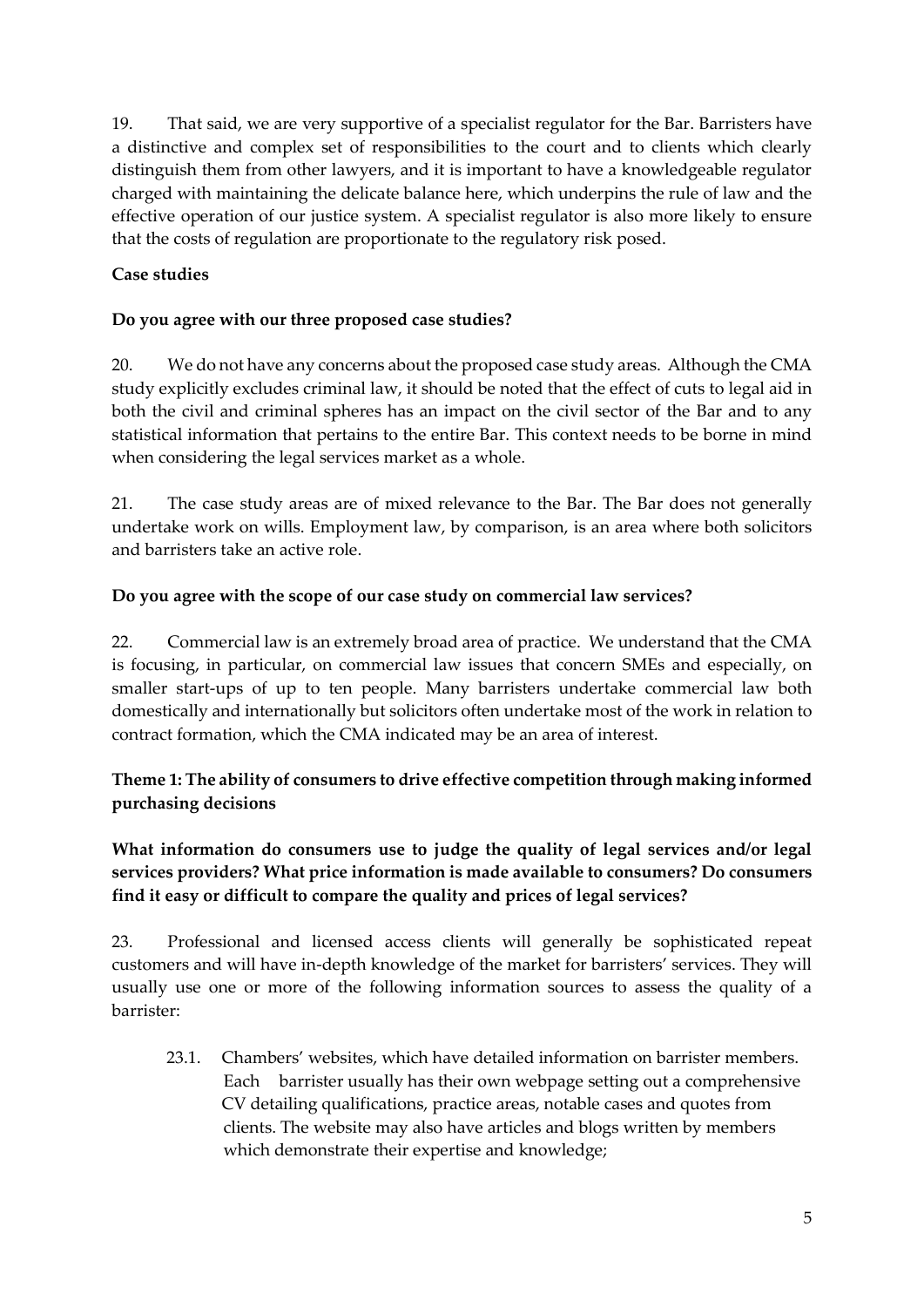- 23.2. Speaking to the clerking team, who will have a detailed knowledge of their barristers' areas of practice;
- 23.3. Professional Directories, such as *Legal 500* and *Chambers and Partners*;
- 23.4. The Bar Council and Thomson Reuters search engine, "[Bar Directory](http://www.legalhub.co.uk/legalhub/app/init/signon?redirect=%252Flegalhub%252Fapp%252Fmain%253Frs%253DBOL1.0%2526vr%253D1.0%2526ndd%253D2%2526bctocguid%253DIde6206400caa11d9b720e55d2b60bfda%2526ststate%253DS%2526ao%253Do.Id6e745f002c711db85b9d734e660a063&vr=1.0&wluk-usertype=&wluk-usertype=&rs=BOL1.0)"
- 23.5. The BSB Barristers Register<sup>7</sup> which also provides information on any disciplinary action against a barrister;
- 23.6. The Specialist Bar Association websites, where a client is looking for a barrister in a particular area of law. A full list of the Specialist Bar Associations can be found on the **Bar Council website.**
- 23.7. [The Bar Council website;](http://www.barcouncil.org.uk/using-a-barrister/)
- 23.8. Articles in the legal press written by barristers which demonstrates their expertise in a particular area;
- 23.9. Previous experience of working with a barrister or on a case on which the barrister was acting for the other side or a recommendation from a colleague;
- 23.10. Whether the barrister has been awarded the QC title (further details on page 7);
- 23.11. The barrister's number of years of experience (known as years' call).

24. Public access clients are less likely to have experience of the legal services market. But they can use all the above-mentioned research methods and can also use a Bar Council search engine that only lists public access qualified barristers. This is called the *public access portal*.

25. Much of the Bar's work is complex and varied. In general, the Bar does not undertake much bulk or routine work (which is likely to be the case in the areas of conveyancing and wills). For this reason, it is not practical to give a simple list of prices for services. In this regard, barristers' work is more akin to that of consultants, in that it is highly specialist and tailored to the individual client. There are a number of variables involved in determining a barrister's fee, including differences in types and areas of practice, individual experience and expertise, and charging structures. Each legal issue will require a bespoke solution and price. It is important to distinguish between an hourly fee rate and the fee for a given piece of work (see below).

26. Clerks (and in public access cases, the barrister themselves) will happily discuss fees with clients and can structure them in a way which meets their specific needs, as well as offering a range of fees depending upon the client's requirements, reflecting the fact that individual barristers within chambers compete with each other for work as well as with barristers from other chambers. This is a very flexible system and clients can also obtain estimates from various chambers to enable them to compare costs. Clerks are always mindful of the need to keep fees at a competitive level, so as to not lose out on business.

-

<sup>7</sup> [https://www.barstandardsboard.org.uk/regulatory-requirements/the-barristers'-register/](https://www.barstandardsboard.org.uk/regulatory-requirements/the-barristers)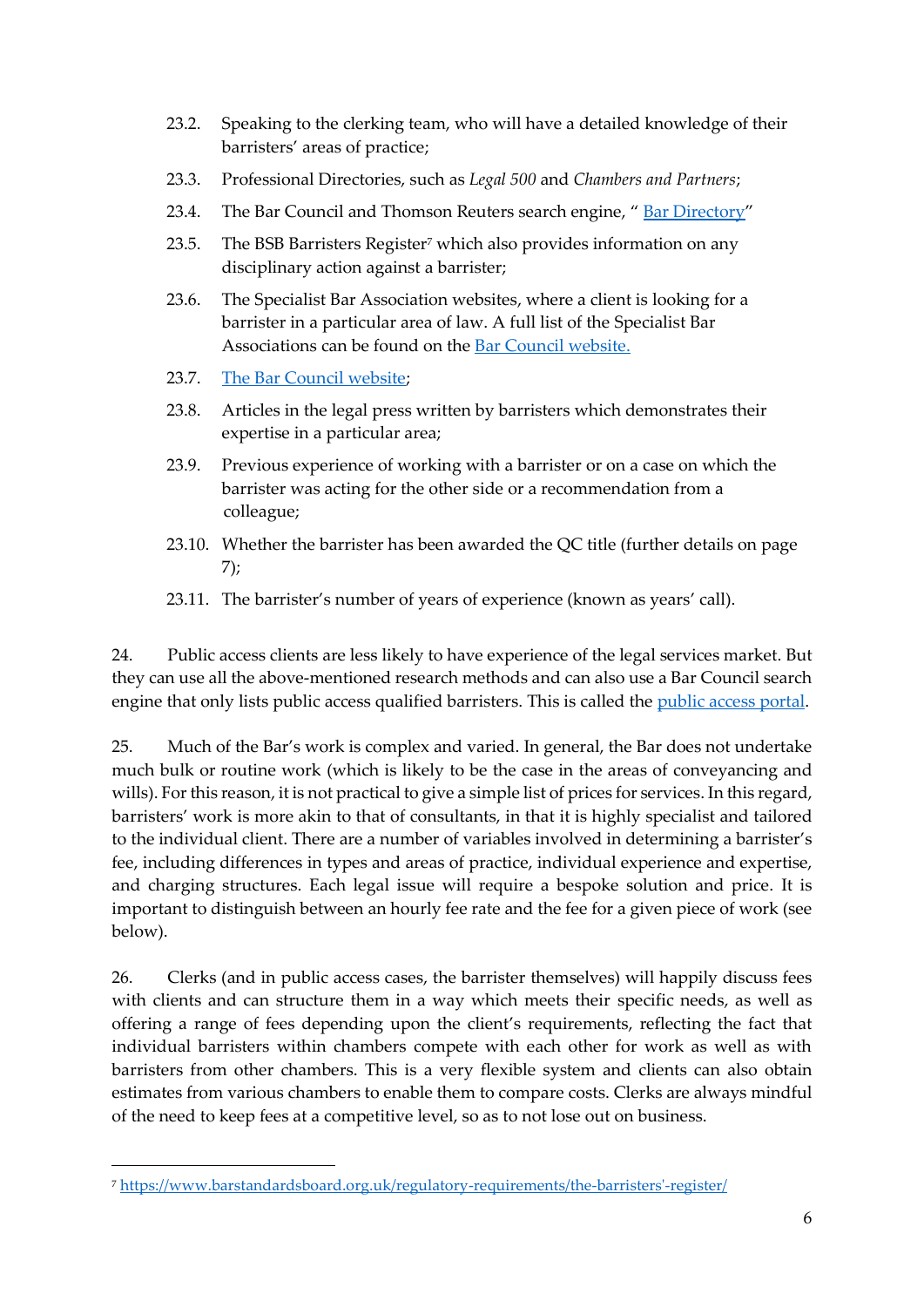27. There are four main ways in which fees are structured: hourly fee, set fee for specific activity or series of activities (sometimes called staged fees), conditional fee agreement and capped fee.

28. Third party funding, where a third party funds the case and takes a percentage of any financial settlement, is also sometimes used such as Legal Cost Finance. This can be useful in instances where an individual is otherwise unable to afford to bring their case.

29. The Bar Council is currently conducting research to establish whether there is sufficient demand to set up a Bar-led quality mark, demonstrating excellence in chambers management. This would cover some areas relevant to the client's experience such as client care (encompassing among other things transparency on fees and a robust complaints procedure), case management and chambers management.

### **How do providers of legal services compete with each other in seeking to win new business? Do they face any difficulties in winning new business?**

30. The key driver of competition for the Bar is expertise. We are not aware of any specific difficulties in winning new business in the areas considered by the CMA market study. By developing expertise in specific practice areas, barristers are able to become specialists in particular areas of law and build up their reputations as experts in their field. They do this in a number of different ways. This can include performing well in high profile cases, writing specialist legal publications, being appointed to key positions such as Treasury Counsel and through involvement in specialist legal organisations (e.g. the Society for Construction Law). This is then communicated to clients through marketing and advertising.

31. The Bar is an inherently competitive profession with intense competition at all stages of training and practice. There is rigorous pre-qualification competition for pupillages and tenancies, and healthy competition continues between members of chambers to build up their respective practice areas. Barristers also compete with barristers in other chambers in order to secure instructions in cases within their practice areas. Rigorous competition helps to maintain high quality standards. The Queen's Counsel (QC) accreditation also drives standards and enables consumers to assess quality. The accreditation is awarded by an independent body, the QC Appointments body, which assesses all applicants by reference to certain pre-set and objective criteria. Only those who demonstrate that they meet these criteria to the necessary standard of excellence become Queen's Counsel (receive 'silk') as a mark of outstanding ability.

32. Members of the self-employed Bar are constantly competing with each another and with other legal professionals (notably solicitors which is where most overlap occurs) and with individuals in the non-regulated sector, for example McKenzie friends. In employment law, competition has become particularly fierce owing to a drastic fall in the number of employment claims being taken to tribunal by claimants. This is largely due to increased tribunal fees.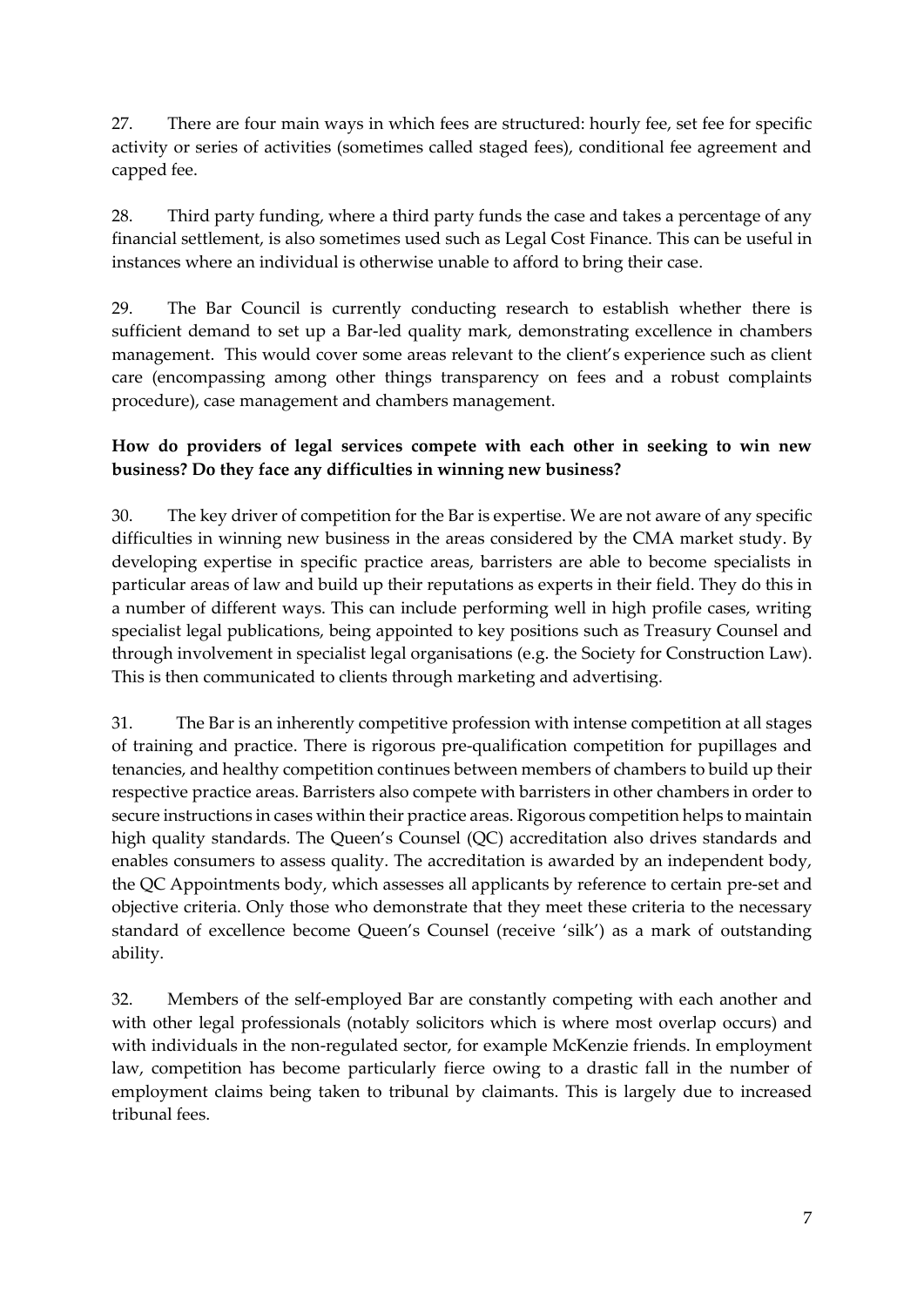33. Self-employed barristers have no corporate body to hide behind and so must consistently perform to a high standard to preserve their reputations and continue to gain instructions.

34. Barristers do face barriers with respect to bulk contracting for local authority panel work. The Bar Council understands that certain local authorities require membership of the Law Society as a prerequisite for contracting directly with them. Although this may not be relevant to the CMA focus on provision of legal services to consumers and SMEs, it is still evidence of a wider distortion within the legal services market.

35. On the whole, chambers are not set up to undertake bulk work and do not generally have large teams of paralegals, which would substantially increase chambers' overheads and undermine the efficiency of the chambers business model. This an area of work that is better suited to solicitors' firms or entities. However, because of the potential problems of conflicts within entities as outlined above, the entity may be unable to take on this work. For example, an entity undertaking a bulk contract with a local authority would be conflicted out from acting against the local authority in future unlike a self-employed barrister. This reduces choice for consumers.

## **Do intermediaries (such as estate agents, insurers and accountants) play a role in helping consumers to choose legal services providers?**

36. As outlined above, the Bar is, by nature, primarily a referral profession. The majority of instructions emanate from a professional client, who acts as the intermediary between the lay client and the barrister being instructed. Professional clients operate within the same marketplace as the Bar and, in our experience, are expert at assisting the lay client to instruct a barrister who can provide expert, unbundled legal services according to need. Any professional client, whether from a small high street firm or a large corporate law firm, is able to instruct the best possible advocate for the case, whether a junior barrister or a senior QC, and to obtain competing cost information regarding those barristers available and appropriate for the case prior to doing so.

37. Public access is not suitable for all types of instruction. Transactional work that requires a large infrastructure to support it is not suitable for the (low overheads) chambers model. It may be more advantageous to instruct a solicitor in a firm with the necessary infrastructure. Barristers considering whether to take on a public access instruction have a duty, in rC129 of the BSB Handbook, 8 to take such steps as are reasonably necessary to ascertain whether it would be in the best interests of the client or in the interests of justice for the public access client to instruct a solicitor or other professional client. Rule C123 makes it clear that this an ongoing duty that persists for the duration of the case; at all times, the barrister must take into consideration the developing circumstances. If a barrister decides a change of representation is necessary, s/he has a duty to inform the lay client and to withdraw from the case unless a solicitor or other professional client is appointed.

-

<sup>8</sup> [BSB Handbook \(September 2015\)](https://www.barstandardsboard.org.uk/media/1663630/bsb_handbook_sept_2015.pdf)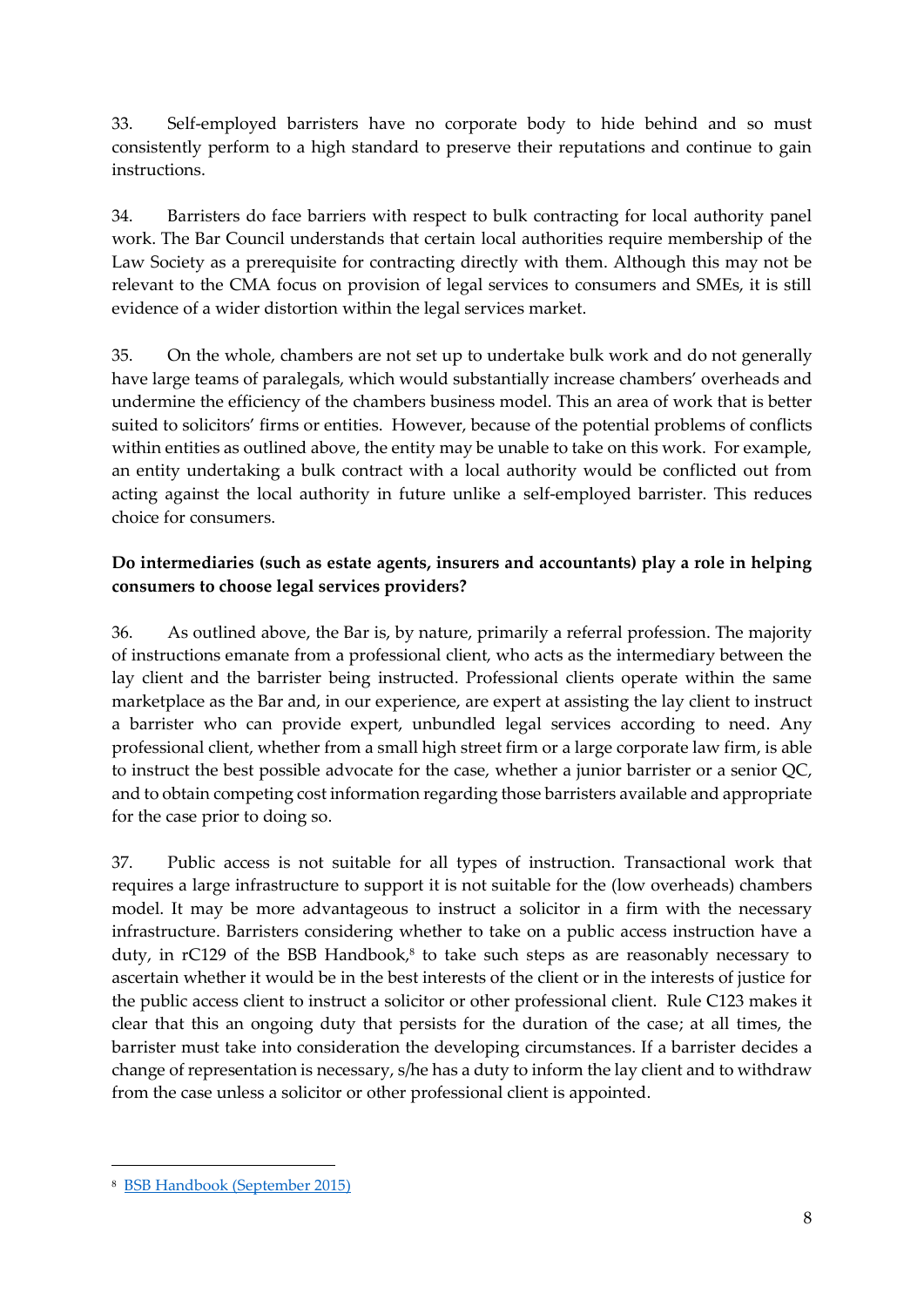38. There is anecdotal evidence of increasing use of intermediaries particularly for public access instructions. Clarity about the role of the intermediary is required in direct access client care letters. In accordance with rC125, the barrister is obliged to set out the work that s/he has agreed to perform and the provisions of the Handbook that apply to them. Specifically, in cases where an intermediary instructs on behalf of a lay client, the barrister must make it clear to the lay client that they are independent of, and have no liability for, the intermediary and the fact that the intermediary is the agent of the lay client and not of the barrister. This reflects the fact that a barrister's core duty is always to act in the best interests of her/his lay client, not to the intermediary.

### **Theme 2: Whether information failures expose consumers to harm that is not being adequately addressed through existing regulation or redress mechanisms**

### **Are current regulations effective in protecting consumers' interests?**

39. Yes, we are of the view that the current regulations concerning the Bar effectively protect clients' interests. The Bar has a strict ethical code, which puts the lay client at its centre. Barristers have a duty to ensure clients are not misled about the nature of the services that the barrister is providing to them or the basis for charging. This is clearly outlined in rC19 of the Handbook. The barrister has a duty to ensure that there is clarity about the terms upon which services are provided including clear information about the basis of charging and how those providing the services are regulated. Barristers are encouraged to take a risk-based approach when deciding how to comply with this duty and all times must consider how matters will appear to the lay client to ensure that they are protected.

40. In accordance with rC81 of the Handbook, barristers need to inform the lay client if they have a material commercial interest in any organisation that the barrister intends to refer them, and to keep records of referrals so that the BSB can inspect them.

41. There is also a duty on all barristers to self-report and report other barristers to the BSB where there are reasonable grounds to suspect that serious misconduct has occurred. This system helps the BSB readily identify misconduct. The range of sanctions from fines to disbarment that can be imposed on barristers that are found to have breached the conduct rules ensures that high standards are maintained.

42. Barristers are prohibited from paying or receiving referral fees in accordance with rule C10 of the BSB Handbook. It is vital that this prohibition be maintained. The incentive to pass a case to someone paying a fee not only serves to restrict consumer choice but can also result in the lay client receiving a substandard service because the work is not referred to the best quality advocate. The Bar Council has been calling for a complete prohibition on referral fees across the legal services sector for this reason for many years.

43. We have no evidence to suggest that the complaints system in chambers is not working. Historically, barristers have had a much lower ratio of complaints per barrister than solicitors. The Handbook dictates that barristers are ethically obliged to act in their clients' best interests, provide a competent standard of work and service, and keep the affairs of each client confidential. Barristers are trained on their ethical obligations during the Bar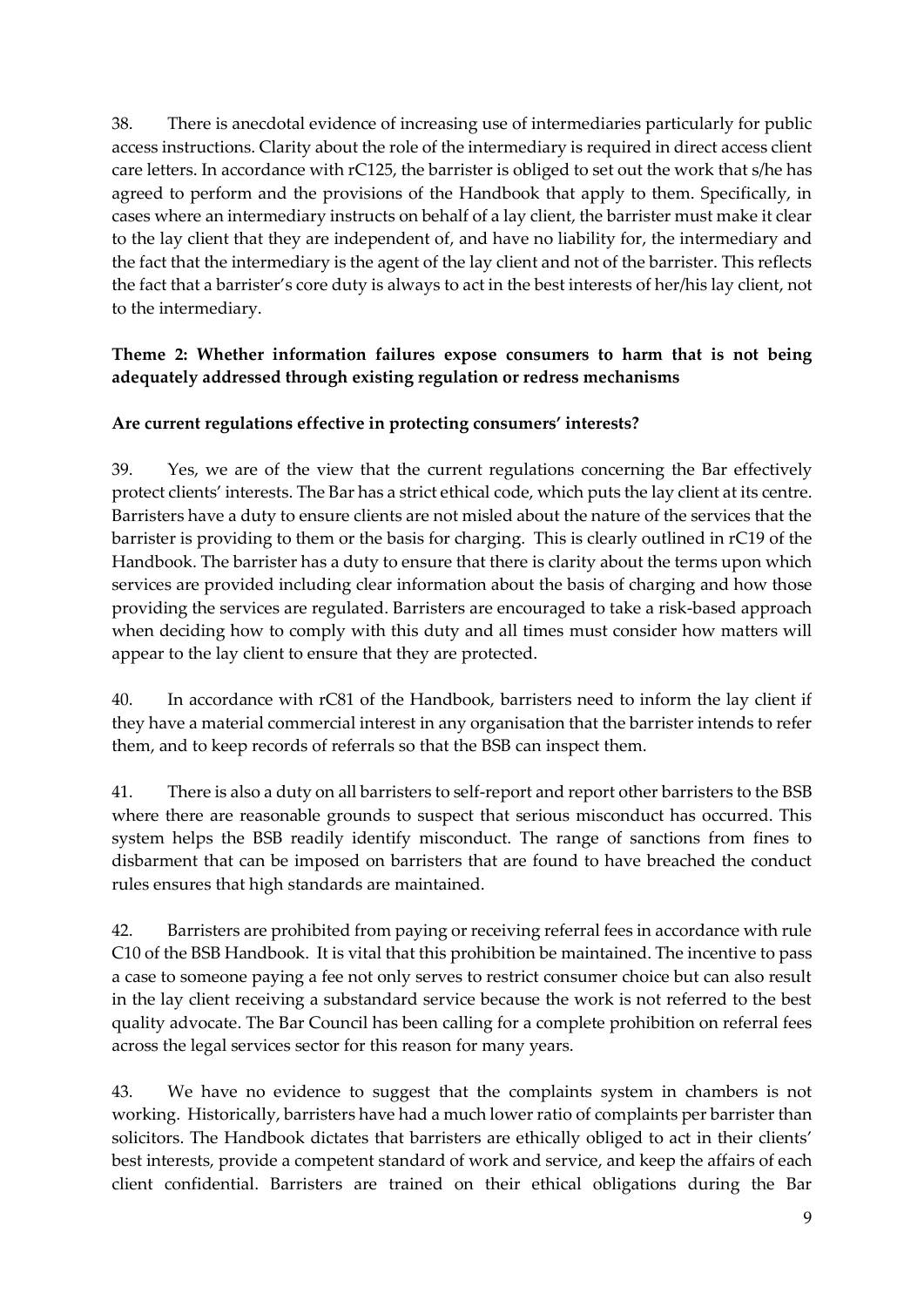Professional Training Course (and must pass an exam on the topic) and must remain mindful of them throughout their career.

## **Are consumers aware of the existing redress mechanisms? Are they being pointed to redress mechanisms by providers when appropriate**

44. Yes. Barristers are required by the Handbook at rC99 to inform clients of how to make a complaint, and to whom, when they are instructed. They are also required to specify their right to complain to the Legal Ombudsman and the time limits for making a complaint. If the barrister is doing referral work then the lay client can complain directly to chambers or to the BSB-authorised body, without the need to go through the professional client. It is our understanding that chambers follow this requirement.

45. The BSB has categorised chambers as either high, medium or low risk depending on the potential impact of the risks posed by chambers to lay clients if things go wrong. Most chambers that were identified as higher impact in the BSB's 2015 report on high impact supervision returns<sup>9</sup> received fewer than five complaints over the previous 12 months. However, the report also recognises that:

"…a very low complaints rate may not necessarily be a good indicator. The underlying cause could be that lay clients do not know how to make a complaint… …This is an area where both the BSB and the Legal Services Board have placed a considerable amount of focus, and we will continue to do so. Whilst we recognise that, for some, the need to rely on solicitors can present difficulties, chambers must take proactive steps to ensure that lay clients know how to make a complaint. This has generated considerable debate in the past, but we were encouraged to hear many chambers have put processes in place to get assurance from their solicitors that they have passed on details of their complaints processes."

46. The BSB has identified chambers' requests for feedback from clients as an area where they ought to improve along with ensuring that information about time limits for making a complaint and the Legal Ombudsman's contact details are correct.

# **Are redress mechanisms effective in addressing consumers' complaints?**

-

47. We do not have any evidence to suggest that the current redress mechanisms available to lay clients are not fit for purpose. We are aware from the BSB High Impact Supervision report that "most chambers were able to describe some action taken as a result of feedback or complaints, even where complaints numbers were low." Good practice examples given by chambers included, but were not limited to, reviewing feedback to identify themes, offering training or further support to a barrister subject to a complaint, making changes in chambers following feedback/complaints.

<sup>9</sup>[https://www.barstandardsboard.org.uk/media/1707974/2015\\_10\\_supervision\\_report\\_high\\_impact\\_th](https://www.barstandardsboard.org.uk/media/1707974/2015_10_supervision_report_high_impact_themes_comms.pdf) [emes\\_comms.pdf](https://www.barstandardsboard.org.uk/media/1707974/2015_10_supervision_report_high_impact_themes_comms.pdf)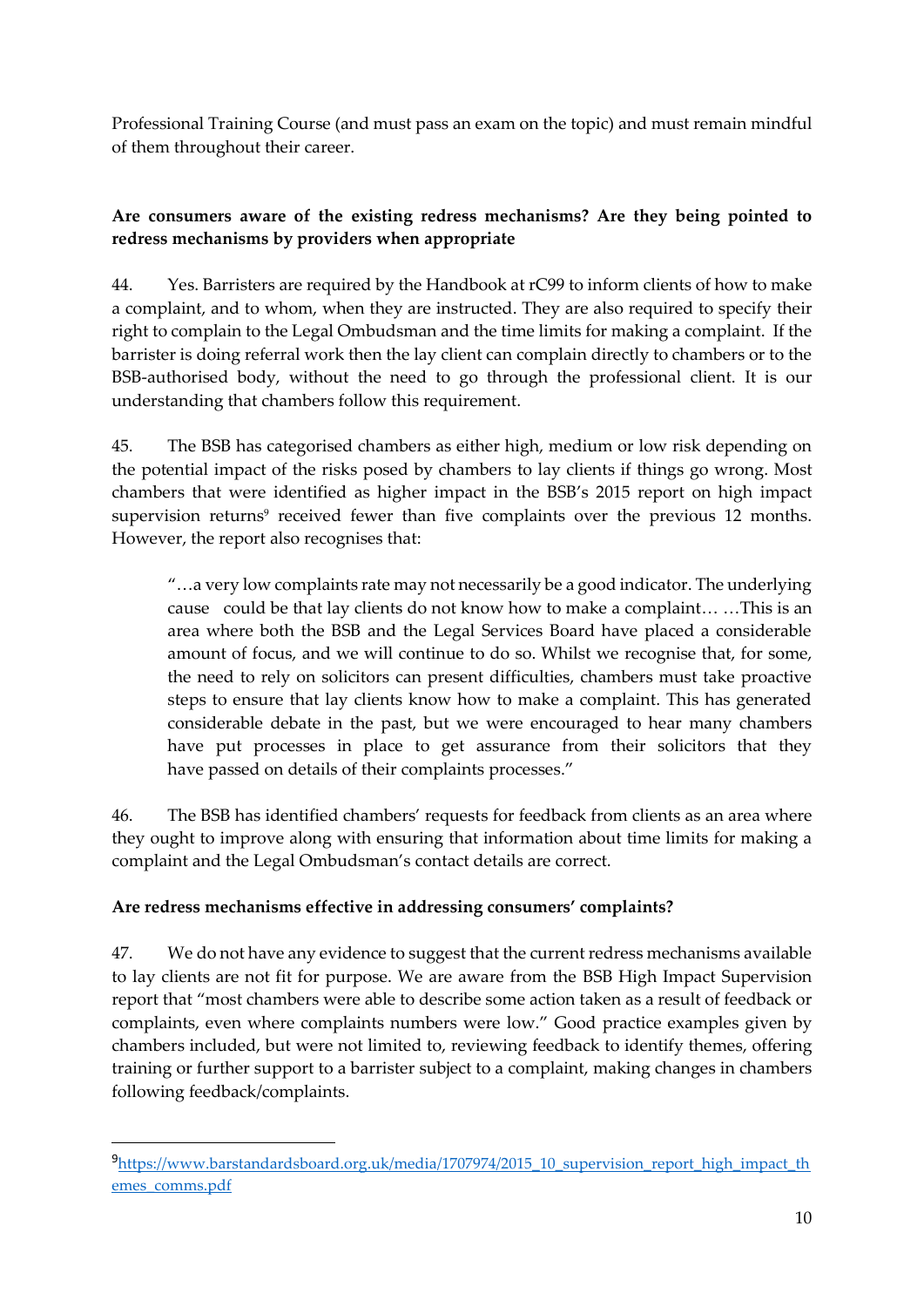48. Clients who have gone through the chambers complaint process and are dissatisfied with the outcome can refer a service complaint to the Legal Ombudsman (LeO). We do not have information to assess the quality of the redress mechanisms offered by LeO.

49. Self-employed barristers are obliged to have at least £500,000 of cover for professional indemnity insurance from the Bar Mutual Indemnity Fund. If they are found to be negligent there is some financial redress available to the client. Employed barristers are required to have professional indemnity which covers the work they undertake.

### **Theme 3: Impact of regulations and the regulatory framework on competition**

# **Do the current regulations create disproportionate barriers to entry and expansion into the legal services sector? What difficulties have new entrants faced?**

50. Pupillage, the vocational stage of a barrister's training can act as a barrier to entry to the profession with more than 1,000 Bar Professional Training Course (BPTC) graduates each year competing for the 400 to 500 pupillages that are advertised each year. The competition is compounded by BPTC graduates from previous years who did not secure pupillage at their first attempt continuing to compete for a pupillage place. There are some necessary regulations in place that restrict access, such as the requirement for chambers to be accredited as a Pupillage Training Organisation by the BSB and meet the minimum funding requirement of £12,000 per year, the latter of these being critical to promoting social mobility in the profession. However we believe that the number of places available is driven mainly by the market. As already mentioned, chambers have to fund each pupillage to a minimum of £12,000 per year and many must offer more to attract the best candidates. This is particularly so for sets that work in privately-funded areas of law with a number of chambers offering upwards of £60,000 per year (this is however, the exception rather than the norm). Chambers must also have the resources available to accommodate and train the pupil and be confident they have enough work to give to a pupil during their pupillage. Most will also want to have sufficient work to be able to offer a tenancy upon successful completion of pupillage. The intense competition for pupillage that results from the over-supply of aspiring pupils results in high standards being maintained. This helps maintain the quality of legal services delivered to the consumer by ensuring that the best succeed.

51. The high numbers of BPTC graduates that have no realistic prospect of securing pupillage is an issue that the Bar Council is actively seeking to address. We are concerned that the recently introduced exam that applicants are required to sit to gain admittance to the Bar Professional Training Course, called the Bar Course Aptitude Test (BCAT), is set at too low a level and that those who do not even meet the current standard are able to retake the exam repeatedly provided they pay the £150 fee each time. The Bar Council responded to a recent BSB consultation in which it stated its support for a review of the current entry requirements for the course.

52. With regard to the structure of the BPTC, the Council of the Inns of Court (COIC) and the Bar Council have recommended a two-part model. A student would have to pass Part 1 of the course (i.e. the knowledge element) before being permitted to progress to Part 2 (the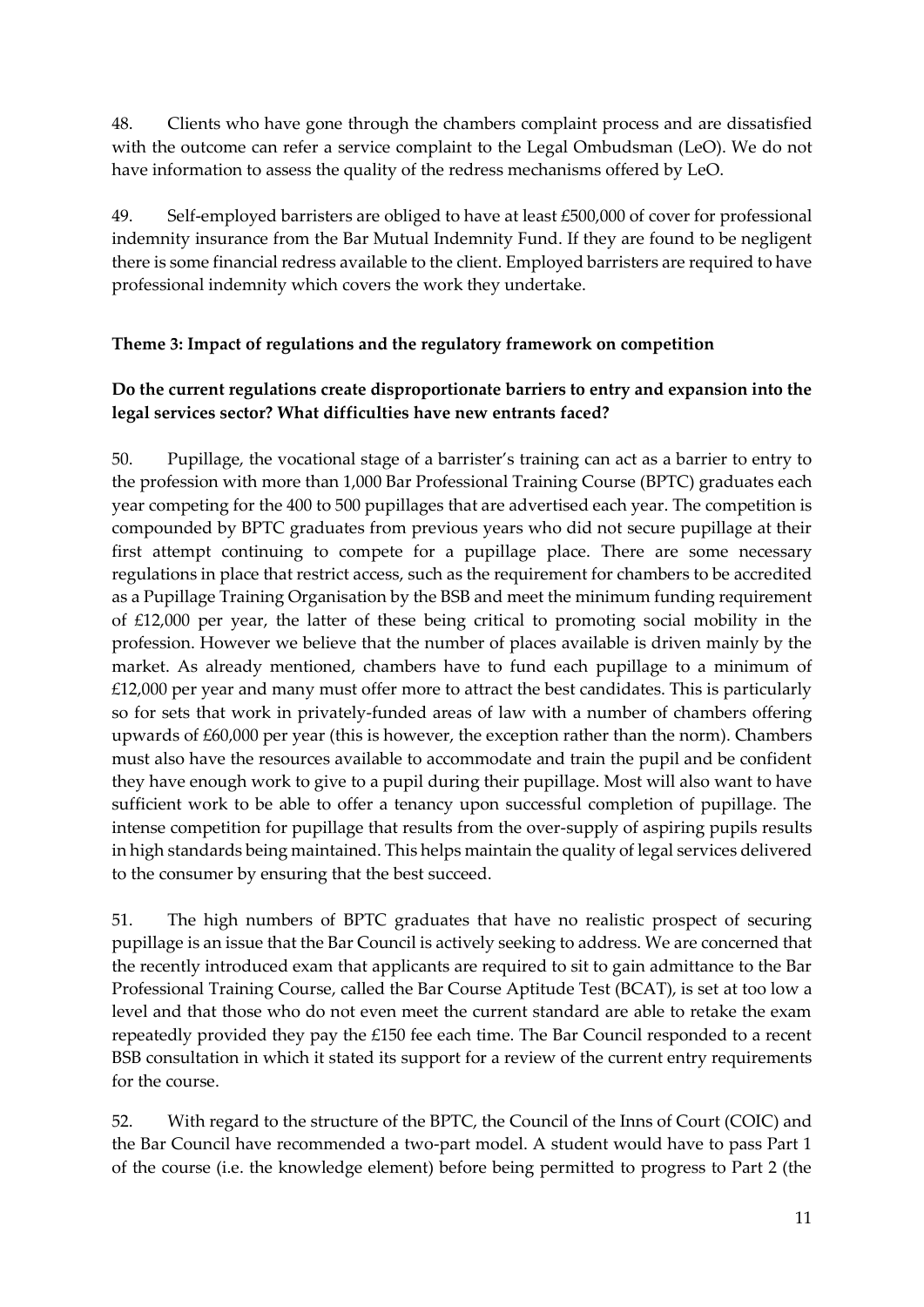skills element). The Bar Council supports this proposal and has suggested that Part 1 could be undertaken online. This structure would act as a filter for applicants to the profession who may not possess the requisite skills for a career at the Bar and will help avoid them spending a significant sum of money without any realistic prospect of obtaining pupillage afterwards. The Bar Council wishes to encourage diversity and the brightest students to become barristers irrespective of their background. The profession runs a number of programmes to promote this goal including careers information, a pupillage fair, e-mentoring, Bar placements for school children and national Bar mock trials for students.

53. The junior Bar faces a number of challenges in the volume of work available to it and in recovering unpaid fees. According to a Bar Council-commissioned report, <sup>10</sup> drafted by His Honour Geoffrey Rivlin QC, this is particularly acute for criminal practitioners whose fees have been adversely impacted by sustained cuts to legal aid. Junior barristers in all areas of practice are facing competition from the unregulated sector in the form of remunerated McKenzie friends. Whilst competition is a healthy component in any market, there is no protection for the consumer if unregulated individuals do not perform to an appropriate standard. Unlike the junior Bar, McKenzie friends are not required to have professional indemnity insurance and any complaints against them will not be considered by the Legal Ombudsman.

54. There is inconsistency of regulation between employed and self-employed barristers, which in our view<sup>11</sup> restricts access of consumers to the Bar. Under the current regulations, barristers who work for organisations that do not provide legal services as part of their core business (defined as non-authorised bodies with the Legal Services Act 2007) are prohibited from supplying any legal services to the public, save for pro-bono work. This prevents barristers from acting, for example, for clients of their employer or other third parties in the course of their business and unduly restricts access of the consumer to this type of employed barrister. We do not consider that the regulatory risk posed by such an arrangement is sufficient to warrant this restriction. The risk is no higher than, for example, any public access instruction and, in our view, is a barrier that prevents barristers from expanding their practice.

# **Does the current regulatory framework impose disproportionate costs on legal services providers?**

55. As outlined above, we are concerned that there has been a dramatic increase in the type of activities undertaken by the regulators. Whilst we appreciate the need for evidencebased policy-making, we are reminded of the cost and scope of the LSB-commissioned research on the operation of the cab rank rule. This was widely criticised for costing in excess of £21,000 – a cost that is borne by the profession through practising certificate fees. We

1

<sup>10</sup> [http://www.barcouncil.org.uk/media/342215/rivlin\\_report\\_final\\_\\_march\\_2015\\_.pdf](http://www.barcouncil.org.uk/media/342215/rivlin_report_final__march_2015_.pdf)

 $11$  Our full response to the BSB consultation on this subject can be seen here: [http://www.barcouncil.org.uk/media/408204/bar\\_council\\_s\\_response\\_to\\_bsb\\_s\\_consultation\\_on\\_ame](http://www.barcouncil.org.uk/media/408204/bar_council_s_response_to_bsb_s_consultation_on_amending_the_definition_of_employed_barrister__non-authorised_body__-_final.pdf) nding\_the\_definition\_of\_employed\_barrister\_non-authorised\_body\_ -\_final.pdf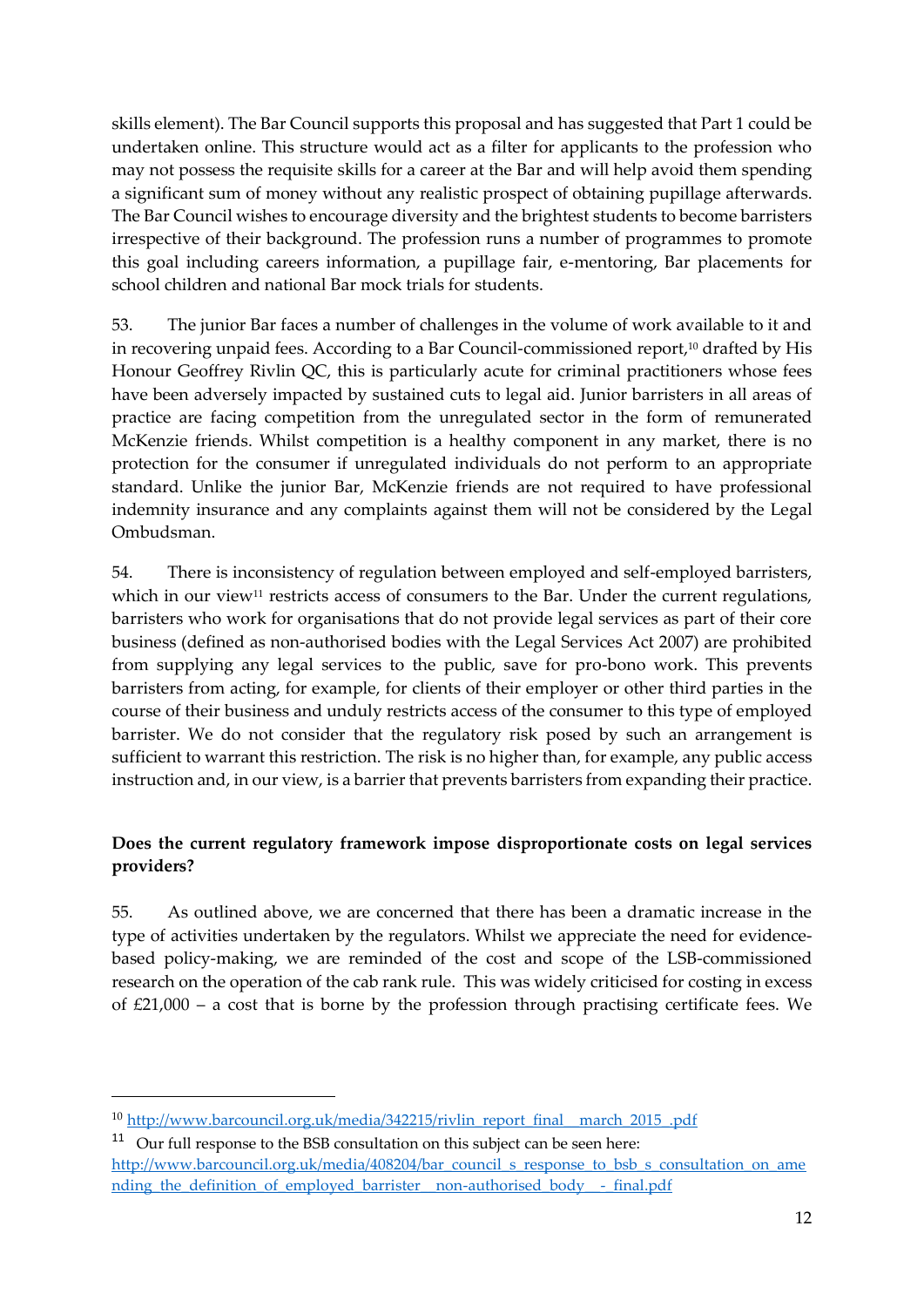strongly suggest that regulators focus on their core regulatory activities. In our response to the LSB 2015 consultation<sup>12</sup> on their strategic and business plan, we noted,

"The LSB's plans have an indirect effect on the costs of the BSB and therefore on the cost to each individual barrister".

56. The cost of regulation from the BSB is considerably greater and more direct. In our response<sup>13</sup> to the BSB Consultation on "The Development of a Risk-based Approach to Supervision", we expressed concern that, "the proposed new regulatory regime may significantly increase the costs and burden of compliance. We expressed disappointment that no assessment had been carried out to establish the potential consequences to the profession". Risk-based supervision is still in its infancy, although anecdotal evidence would suggest that it has led to an increased administrative burden, which in turn leads to higher staff costs for compliance.

57. The CMA suggested that the regulation of the Bar is less onerous than the regulation by the SRA of solicitors. We have suggested that one of the key difference between barristers and other legal professionals is that they are prohibited from handling client money and have lower regulatory risk. Regulation, therefore, needs to be proportionate to the level of risk and should be reflected in the cost of regulation. With respect to entity regulation, the Bar Council argued, in response to a BSB entity consultation<sup>14</sup> that S69 powers of intervention, enabling the regulator to seize client files and take over the conduct of a case in the event of a failing entity, was disproportionate to the regulatory requirement of ensuring protection for consumers. This is because BSB-regulated entities are not permitted to handle client money and these powers, whilst available to the SRA had rarely been used, even though SRA entities are permitted to hold client money. The crucial point is that neither barristers nor barristerled entities are permitted to hold client money for any purpose at any time and there is no need, therefore, for extra regulatory powers since there is no risk of misuse of client funds.

58. The Bar Council, conscious of this prohibition, set up BARCO, which is signed to be a transparent vehicle for the management of legal costs. BARCO is a third party Escrow account, owned and operated by the Bar Council, which preserves the prohibition on handling client money and consequently protects the consumer. It enables the Bar to offer a wider range of services to consumers. 15

1

<sup>&</sup>lt;sup>12</sup> Available on the Bar Council website here:

[http://www.barcouncil.org.uk/media/336531/legal\\_services\\_board\\_strategic\\_plan\\_2015\\_18\\_and\\_busin](http://www.barcouncil.org.uk/media/336531/legal_services_board_strategic_plan_2015_18_and_business_plan_2015-16.pdf) [ess\\_plan\\_2015-16.pdf](http://www.barcouncil.org.uk/media/336531/legal_services_board_strategic_plan_2015_18_and_business_plan_2015-16.pdf)

<sup>13</sup> Available on the Bar Council website here:

[http://www.barcouncil.org.uk/media/214569/bc\\_response\\_to\\_bsb\\_consultation\\_on\\_regulation\\_may\\_2](http://www.barcouncil.org.uk/media/214569/bc_response_to_bsb_consultation_on_regulation_may_2013.pdf) [013.pdf](http://www.barcouncil.org.uk/media/214569/bc_response_to_bsb_consultation_on_regulation_may_2013.pdf)

<sup>14</sup>Available on the Bar Council website here:

http://www.barcouncil.org.uk/media/382111/bar\_council\_response\_to\_amendment\_to\_bar\_standard [board\\_powers\\_consultation.pdf](http://www.barcouncil.org.uk/media/382111/bar_council_response_to_amendment_to_bar_standard_board_powers_consultation.pdf)

<sup>15</sup> More information about BARCO can be found here: [http://www.barcouncil.org.uk/supporting-the](http://www.barcouncil.org.uk/supporting-the-bar/barco/)[bar/barco/](http://www.barcouncil.org.uk/supporting-the-bar/barco/)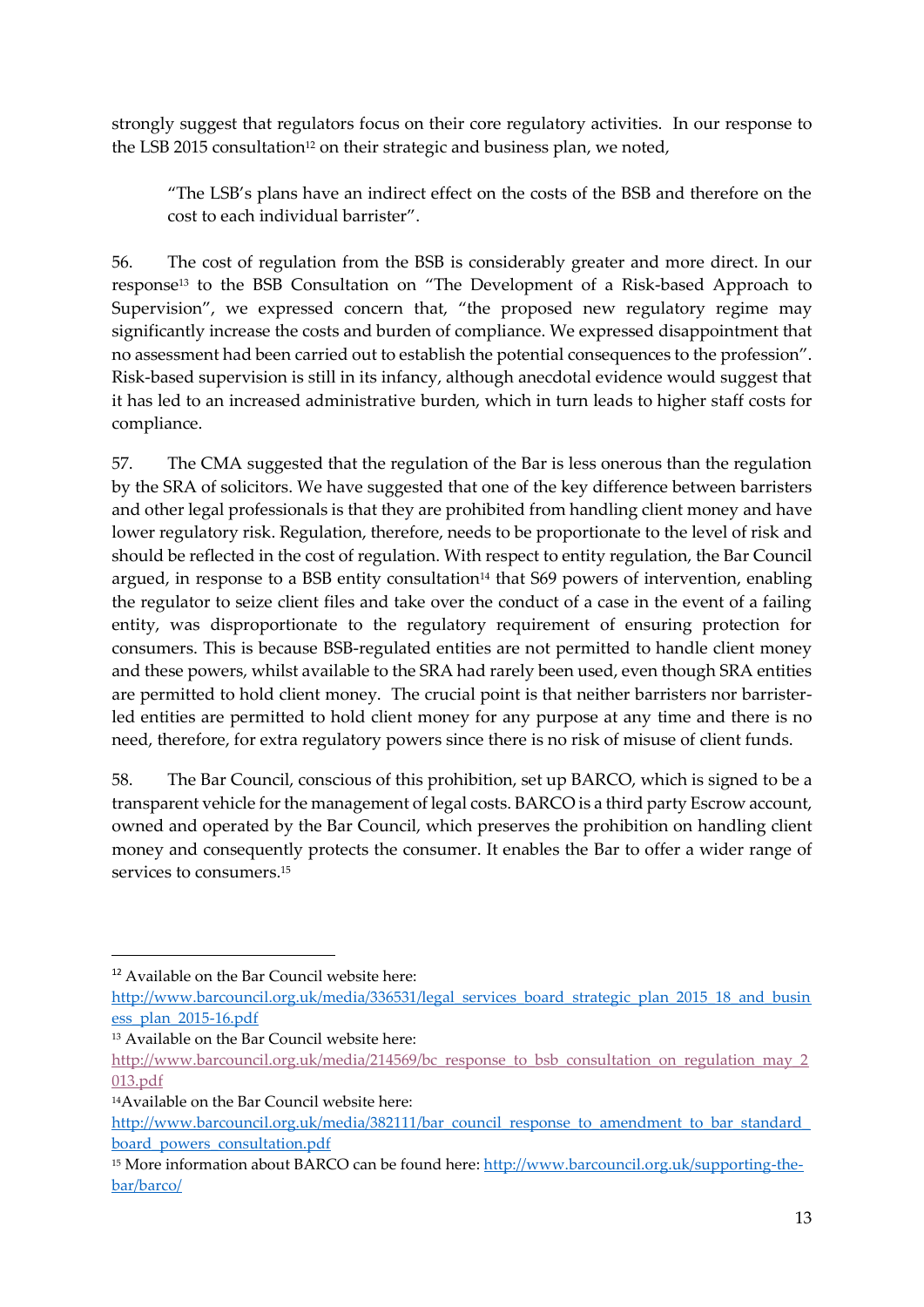# **What has been the impact of ABS entry on competition in the legal services sector, including on innovation, price and quality? Are the rules governing ABSs unnecessarily restrictive such that they have hindered the entry and expansion of ABSs?**

59. The Legal Services Act 2007 provided the backdrop for the development of both lawyer-only entities and ABS that include other professionals, lay people and lawyers as owners and managers. The BSB has submitted an application to the Legal Services Board to become authorised to license ABSs and we expect to learn the outcome of that application this year. Currently, barristers are able to set up an SRA-regulated ABS and join ABS as employed barristers. It is our understanding that, relative to setting up chambers or a firm of solicitors, there are high start-up costs and a higher administrative burden associated with setting up an ABS. We assume that the higher cost is associated with the higher level of risk associated with lay members acting as managers and owners of this type of structure. It follows that the fees could be reflective of the cost of regulation. We do not consider that the costs are prohibitively high given that approximately 600 ABSs have so far been formed.

60. With respect to lawyer-only entities, there are currently 39 entities regulated by the BSB and most of these are single person entities. The Bar Council provides practical support and guidance to those who are interested in setting up such a structure. The majority of those we spoke to came to the conclusion that the chambers model was working well and that there was no reason to set up an alternative entity. The problem of conflicts as outlined earlier in this response is another key reason why the chambers model is preferable for the great majority of self-employed barristers. It is our view that entity regulation is not unnecessarily restrictive and that, ultimately, the market will determine how much take up there is of this type of structure.

61. We consider that there is a strong case for a specialist regulator for barristers and entities focused on advocacy and litigation. As neither BSB-regulated entities nor individual barristers hold client money, they present a lower regulatory risk than SRA-regulated entities. It follows that the associated regulation and its cost should be lower. A specialist regulator that is tailored to the activities that barristers undertake has the expertise, buy-in from the profession and is likely to regulate more effectively. This in itself exerts downward pressure on the cost of regulation, a saving that can be passed on to the lay client.

# **Have there been opportunities for more competition in particular legal service areas as a result of regulatory reform?**

62. Licensed access directly to barristers facilitates greater consumer choice and lowers cost by (potentially) removing the need to engage solicitors.

63. Barristers can now apply to become authorised to conduct litigation which could in principle generate greater competition between barristers and solicitors.

64. Public access barristers can provide services directly to clients, thereby increasing the extent of choice available directly to consumers. As outlined above, certain types of work are more suitable for public access than others.